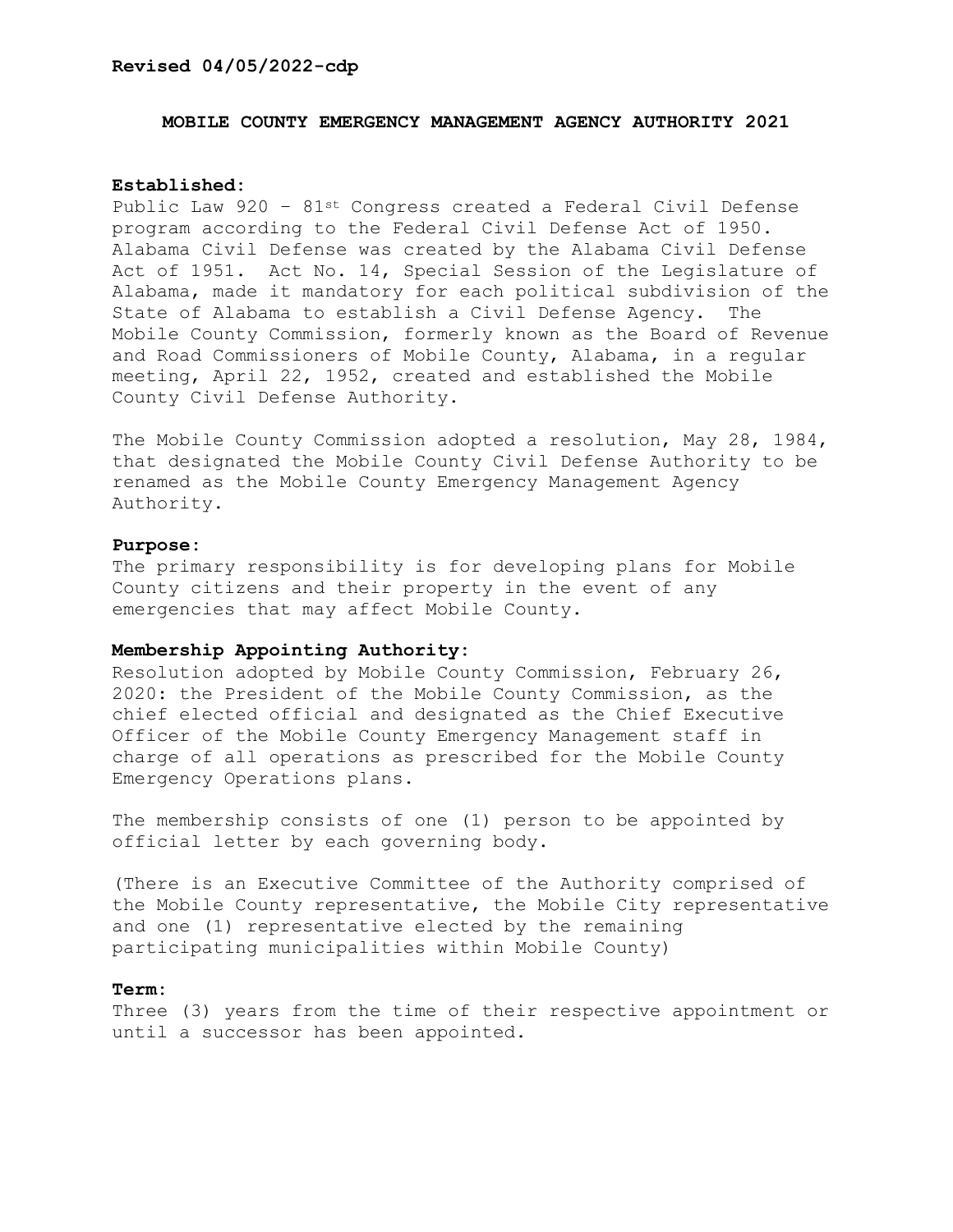# **MOBILE COUNTY EMERGENCY MANAGEMENT AGENCY AUTHORITY 2021**

# **CONTACT INFORMATION**

Mr. Ronnie Adair, Director Mobile County Emergency Management Agency Authority 7350 Zeigler Blvd. Mobile, AL 36608 www.mcema.net (251) 460-8000

Diane F. Murphy Administrative Services (251) 460-8005

| <b>MEMBERS</b>                                                                           | APPOINTED DATE TERM ENDS |  |
|------------------------------------------------------------------------------------------|--------------------------|--|
| Honorable Connie Hudson<br>Chief Executive Officer<br>Mobile County Commission President | 03/14/2022 07/09/2023    |  |
| Eddie Kerr<br>Mobile County Deputy Administrator                                         | 02/26/2020 02/25/2023    |  |
| City of Mobile<br>Lawrence Battiste                                                      |                          |  |
| City of Bayou La Batre<br>William Morrow                                                 |                          |  |
| City of Chickasaw<br>Brian Fillingim                                                     |                          |  |
| City of Citronelle<br>Harry Bedgood                                                      |                          |  |
| Town of Creola<br>John White                                                             |                          |  |
| City of Prichard<br>Fire Chief David Hale                                                |                          |  |